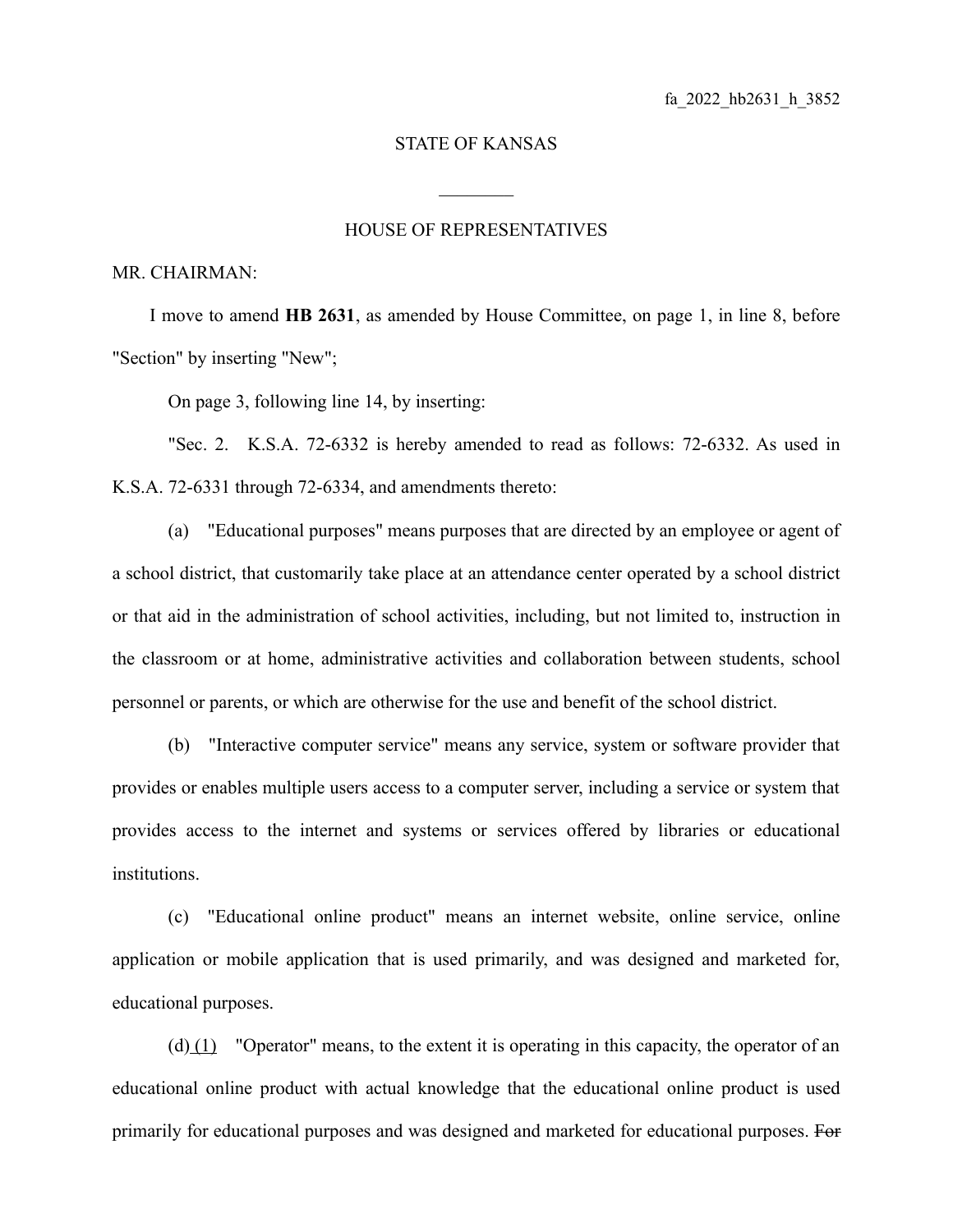## the purposes of this act,

(2) The term "operator" shall not be construed to does not include:

(A) Any school district or school district employee acting on behalf of a school district employer; or

(B) any national assessment provider that is administering a college and career readiness assessment.

(e) "Personally identifiable information" means information that personally identifies an individual student or that is linked to information that personally identifies an individual student, including, but not limited to: (1) Information in the student's educational record or electronic mail; (2) first and last name; (3) home address; (4) telephone number; (5) electronic mail address; (6) any other information that allows physical or online contact with the student; (7) discipline records; (8) test results; (9) data that is a part of or related to any individualized education program for such student; (10) juvenile dependency records; (11) grades; (12) evaluations; (13) criminal records; (14) medical records; (15) health records; (16) social security number; (17) biometric information; (18) disabilities; (19) socioeconomic information; (20) food purchases; (21) political affiliations; (22) religious information; (23) text messages; (24) documents; (25) student identifiers; (26) search activity; (27) photos; (28) voice recordings; or (29) geolocation information.

(f) "School district" means any unified school district organized and operating under the laws of this state.

(g) "Service provider" means a person or entity that provides a service to an operator, or provides a service that enables users to access content, information, electronic mail or other services offered over the internet or a computer network.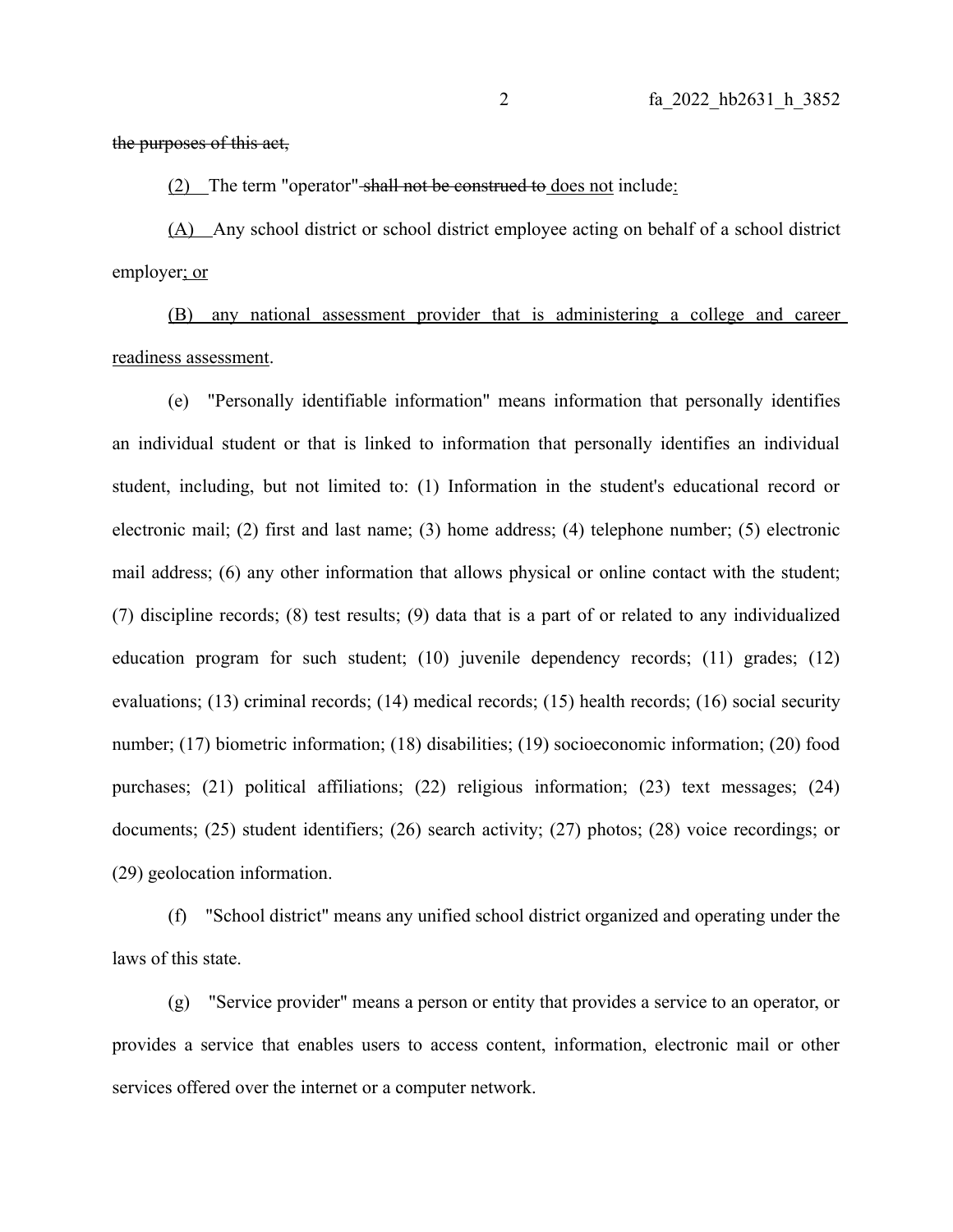(h) "Student information" means personally identifiable information or material in any media or format that is not otherwise available to the public and was:

(1) Created by an operator in the course of the use of the operator's educational online product for educational purposes;

(2) provided to an operator by a student, or the student's parent or legal guardian, in the course of the use of the operator's educational online product for educational purposes;

(3) created by an operator as a result of the activities of an employee or agent of a school district;

(4) provided to an operator by an employee or agent of a school district for educational purposes; or

(5) gathered by an operator through the operation of such operator's educational online product for educational purposes.

(i) "Targeted advertising" means presenting an advertisement to a student where the advertisement is selected based on information obtained or inferred over time from that student's online behavior, usage of online applications or student information. Targeted advertising does not include advertising to a student at an online location based upon that student's current visit to that location, or in response to that student's request for information or feedback, without the retention of that student's online activities or requests over time for the purpose of targeting subsequent ads.

Sec. 3. K.S.A. 72-6332 is hereby repealed.";

And by renumbering sections accordingly;

On page 1, in the title, in line 1, by striking "career technical education" and inserting "college and career readiness"; in line 4, by striking all after the semicolon; in line 5, by striking